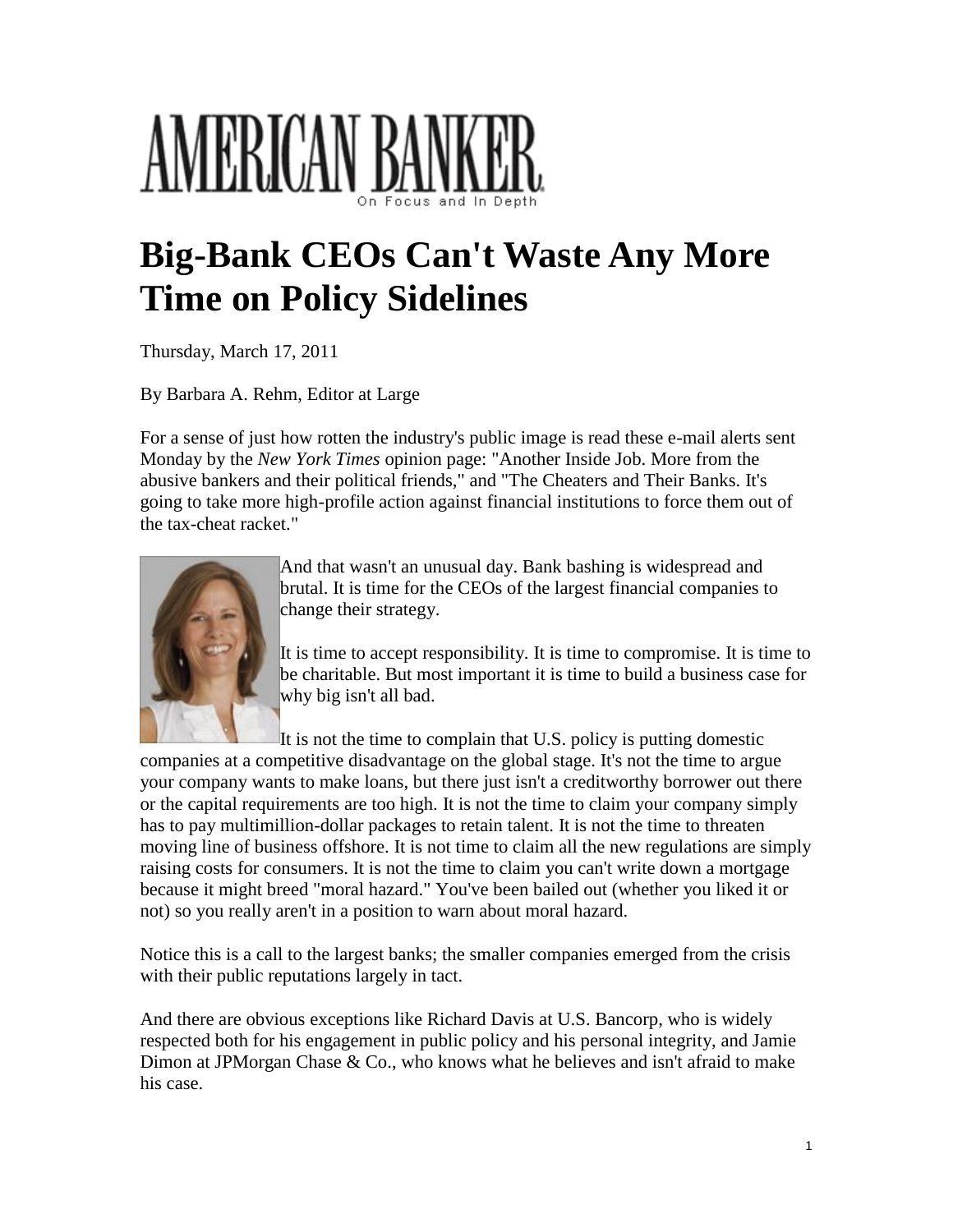Bob Kelly at Bank of New York Mellon also is visible on many policy matters and chairs the industry's trade group for the very largest firms, the Financial Services Forum. (Notice a pattern? These guys all run banks that are outperforming peers.)

But what of Vikram Pandit at Citigroup or Brian Moynihan at Bank of America or John Stumpf at Wells Fargo? What about Lloyd Blankfein at Goldman Sachs or James Gorman at Morgan Stanley? I'd even argue Jim Rohr at PNC, Richard Fairbank at Capital One, Bharat Masrani at TD Bank and Jim Wells at SunTrust should all have higher profiles in Washington, too.

I get why they don't. They are beyond busy. They have legions of lobbyists and pay dues to trade associations to do this work. They simply don't enjoy it and may not even be very good at it. It's much easier (and more fun) to complain that "Washington doesn't get it." Some even think it's beneath them or that nothing they do or say can have an impact.

Does that about cover it? Oh yeah, and because Blankfein may never live down his "doing God's work" remark, no other CEO wants to follow in his foot-in-mouth steps.

But this is the time — as the government writes the rules to implement the Dodd-Frank Act — to come to the policy table.

The CEOs need to make the case that the largest financial companies play a crucial role in the country's economic recovery and job creation. Lawmakers, federal regulators and administration officials must be persuaded that they can and should trust these CEOs to provide honest input as the financial reform rules are written.

If the large-bank CEOs don't engage vigorously, they risk getting rules that fundamentally change the business, that drive costs up and revenues down.

They risk being forced to live with unlivable "living wills," the resolution plans the Federal Deposit Insurance Corp. and the Federal Reserve Board are working on.

They risk being taxed just for being big. They risk the addition of capital surcharges. The list goes on. Dodd-Frank is focused on curbing risk-taking and cares little about returns. It is up to the industry to make a credible case against policies that won't work in the real world.

**Every CEO ought to read Greg Wilson's newly published book, "Managing to the New Regulatory Reality: Doing Business Under the Dodd-Frank Act." Wilson is an independent consultant with experience at both the Treasury and McKinsey & Co.**

**He is a soft-spoken man but the urgency in his voice is unmistakable when he talks about the need to get involved in public policy — before it's too late.**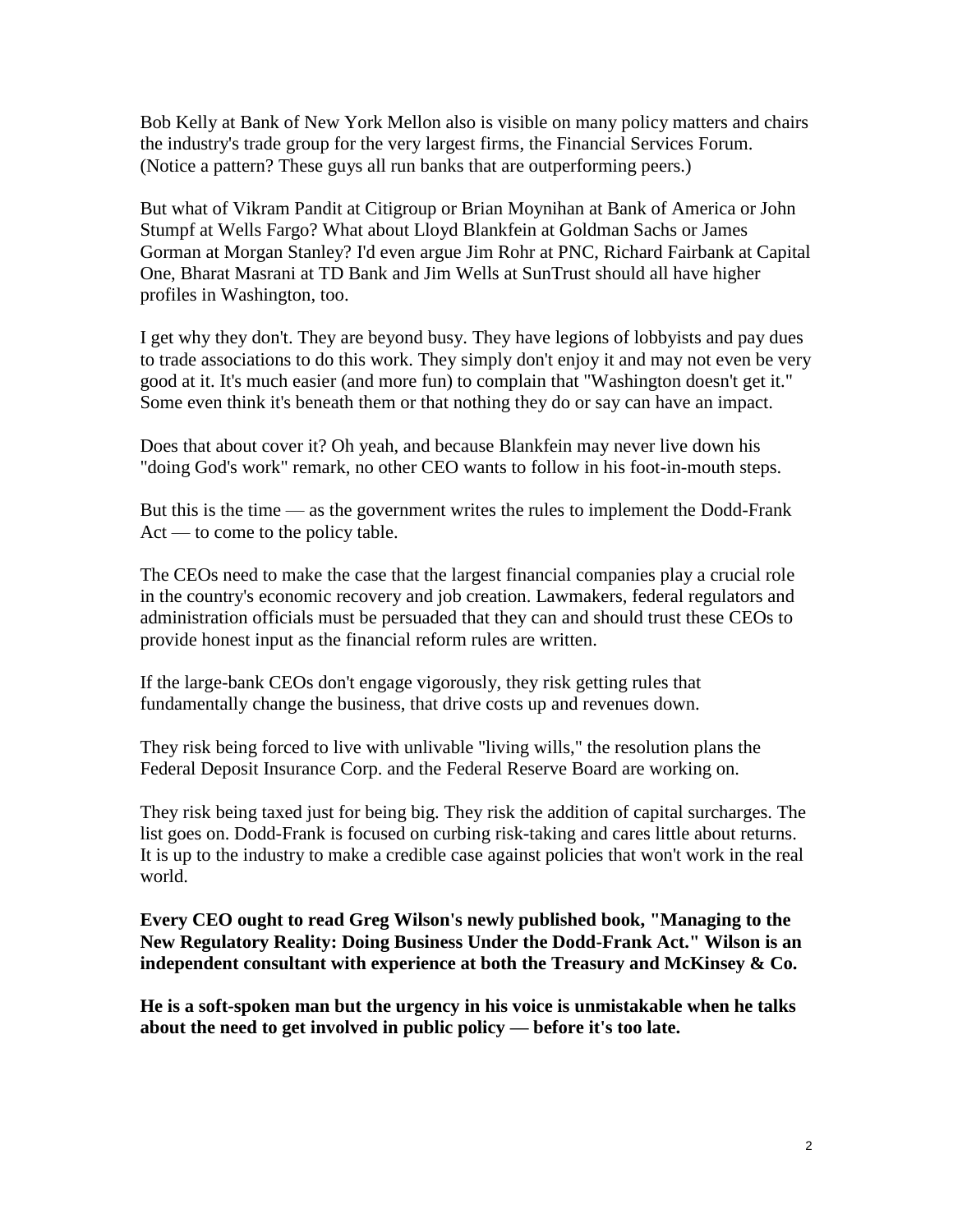**"Most CEOs don't get Washington. They'd rather not be bothered; I understand that thinking," he said in an interview. "But I don't think that they have that luxury given what's coming at them in Dodd-Frank."**

**Wilson's prescription: Do the research to build a case for how the banking industry affects both economic growth and job creation. Get the facts behind the cost of coming regulations and the impact they will have on lending.**

**"We've got to get the metrics right and be able to say what we do does matter for GDP and employment," he said. "Put the facts on the table and make arguments in your self-defense. I think the industry needs to step up."**

Financial services could take a page from Big Oil's playbook. Chevron's current ad campaign promotes seven messages like, "Oil Companies Should Put Their Profits to Good Use," and "Oil Companies Need to Get Real." The dedicated website, www.chevron.com/weagree, explains what the company is doing to promote alternative energy, among other universally agreed good things like fighting AIDS.

JPMorgan is the only bank with something comparable.

JPMorgan's "The Way Forward" is the rare example of a financial firm trying to proactively influence the debate in a very public way.

The first thing you see on the website? Dimon saying "We are trying to help this nation move forward any way we can."

The CEO talks about all the ways JPMorgan is helping consumers and businesses, hospitals and municipalities grow. (The company needs to update the video, which cites figures for the first nine months of 2010.)

The campaign's television commercials are excellent: flipping pages of a book come to life as the announcer explains what the bank is doing to help homeowners and small businesses.

Trade associations do have a role to play here and the Financial Services Forum is front and center because it represents the CEOs of the 20 largest financial firms.

The Financial Services Roundtable, which represents the 100 largest firms, created an arm called the Financial Stability Industry Council to work on just these issues.

But as important as trade associations are, nothing beats hearing from a company's CEO, whether it is testimony before Congress, a speech at the National Press Club, a meeting with regulators or an op-ed in the local newspaper. And when a CEO embraces something, the rest of the firm follows suit, whether it's a new product, a diversity goal or having an impact on public policymaking.